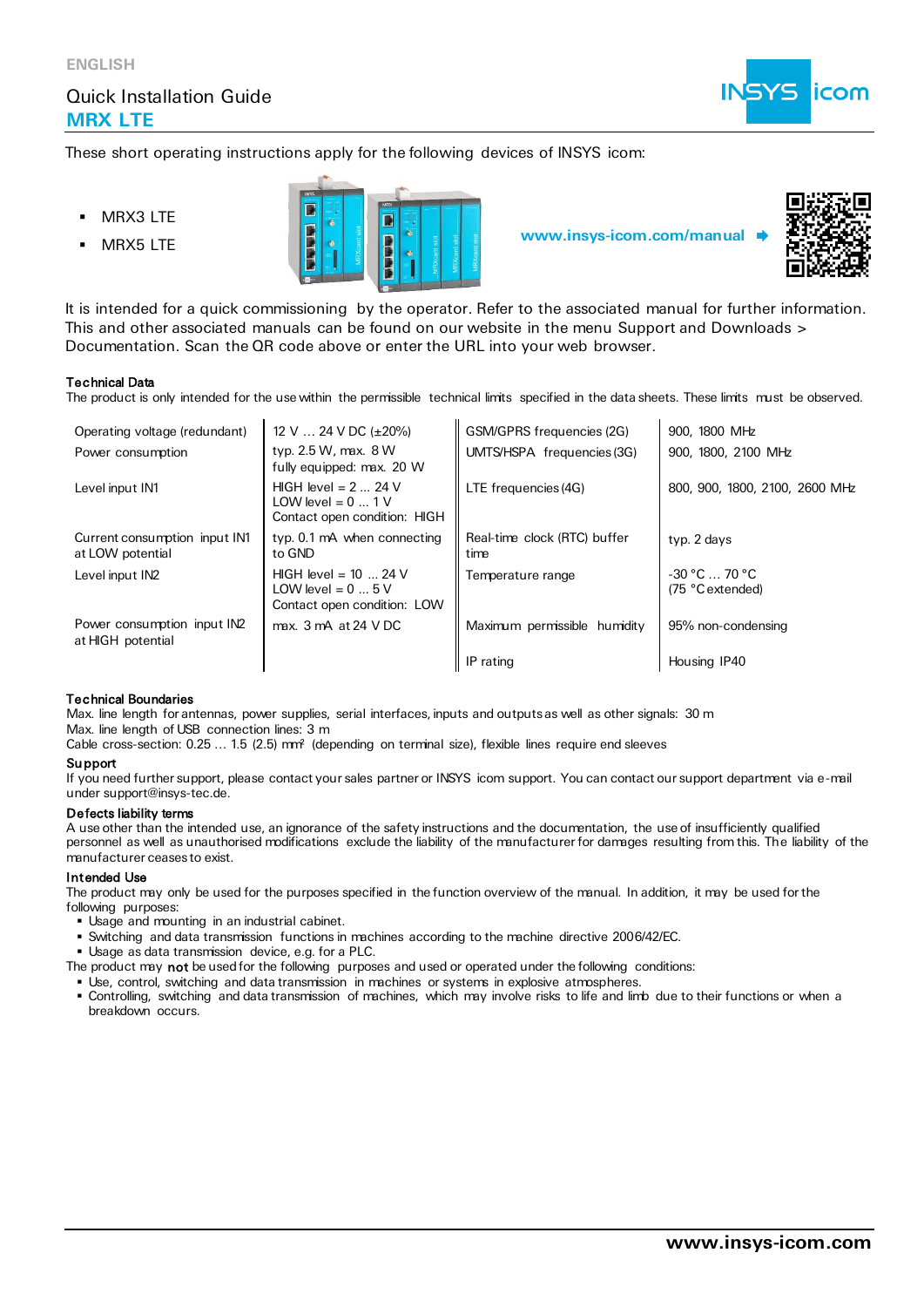## Quick Installation Guide **MRX LTE**



| A | <b>Router connection</b><br>1.<br>and insert SIM card holder again<br>2.<br>3.<br>to the terminals $V+1$ and GND<br>4.<br>5.<br>Connect router (ETH 2) to the network<br>in which your system is located                                                                                                                                                                                                                                                                                                                                                                                                                                                                                                                        | Eject SIM card holder, insert SIM card (Mini-SIM, 2FF)<br>Connect antenna with connector LTE 1 (SMA (f))<br>The screen of the antenna system must be<br>connected to the protective conductor<br>when using an outside mounted antenna!<br>Connect supply voltage $(12 \text{ V} \dots 24 \text{ V} \text{ DC } (\pm 20\%)$<br>Connect router (ETH 1) to the configuration PC                                                                                                       | $GND^{(3)}$                                                                                                                                                                                                      |
|---|---------------------------------------------------------------------------------------------------------------------------------------------------------------------------------------------------------------------------------------------------------------------------------------------------------------------------------------------------------------------------------------------------------------------------------------------------------------------------------------------------------------------------------------------------------------------------------------------------------------------------------------------------------------------------------------------------------------------------------|-------------------------------------------------------------------------------------------------------------------------------------------------------------------------------------------------------------------------------------------------------------------------------------------------------------------------------------------------------------------------------------------------------------------------------------------------------------------------------------|------------------------------------------------------------------------------------------------------------------------------------------------------------------------------------------------------------------|
| B | $\mathbf{r}$<br>6.<br>Select LAN connection and Properties<br>7.<br>8.<br><b>Enable DHCP client</b><br>9.<br>Obtain an IP address automatically<br>It is recommended to unplug the<br>$\mathbf 0$<br>network cable briefly and plug it<br>again upon activation of the DHCP<br>client.                                                                                                                                                                                                                                                                                                                                                                                                                                          | <b>LAN settings of configurations PC (Windows 7)</b><br>If a DHCP client is active on the PC, proceed with step C. Otherwise, either enable the<br>DHCP client or configure a static IP address.<br>Open Network and Sharing Center (e.g. <b>47</b> key and search for "sharing")<br>Select Internet Protocol Version 4 (TCP/IP) and Properties<br><b>Configure a static IP address</b><br>IP address:<br>Subnet mask:<br>Standard gateway<br>$\mathbf 0$<br>to restore them later. | Use the following IP address (example):<br>192.168.1.2<br>255.255.255.0<br>192.168.1.1<br>Preferred DNS server: 192.168.1.1<br>Please note the previous values before<br>changing the TCP/IP settings to be able |
|   | Web interface access<br>Enter IP address of the router in address bar of the browser<br>10.<br>(default: 192.168.1.1)<br>If a proxy server is enabled in your browser, this must be disabled or the IP address of<br>$\mathbf 0$<br>the router must be added as exception.<br>Login with Name (default: insys) and Password (icom)<br>11.<br>Open the Inline Help using the button $\cdot$ (Display help text) in the header<br>12.<br>The links in the Inline Help lead to the Online Help with further information.<br>$\mathbf 0$<br>All modified data will only be stored in the opened profile after clicking the Save<br>$\mathbf 0$<br>settings button and become effective upon clicking the (Activate profile) button. |                                                                                                                                                                                                                                                                                                                                                                                                                                                                                     |                                                                                                                                                                                                                  |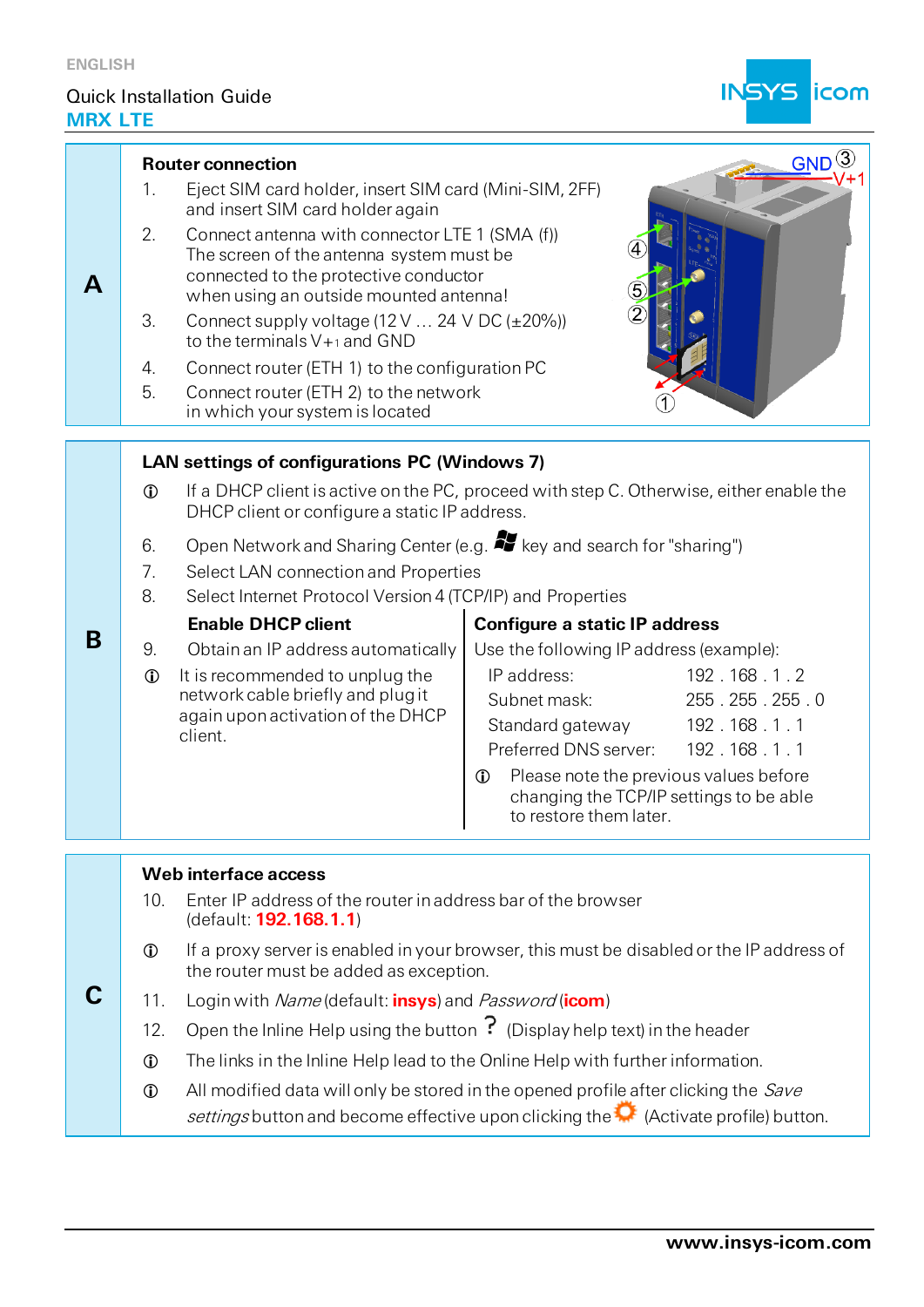**D**

**E**

# Quick Installation Guide **MRX LTE**



| <b>Configuration as Internet Router</b> |                                                      |                                                                                                                                                                                                                                                                                                                                                                                                           |                                                                                                                                                            |  |  |  |  |
|-----------------------------------------|------------------------------------------------------|-----------------------------------------------------------------------------------------------------------------------------------------------------------------------------------------------------------------------------------------------------------------------------------------------------------------------------------------------------------------------------------------------------------|------------------------------------------------------------------------------------------------------------------------------------------------------------|--|--|--|--|
|                                         | In Menu Help > Wizards: Select Startup Wizard<br>13. |                                                                                                                                                                                                                                                                                                                                                                                                           |                                                                                                                                                            |  |  |  |  |
|                                         | 14.                                                  | Select Internet access via Cellular network<br>(refer to inline help for WAN over<br>Ethernet)                                                                                                                                                                                                                                                                                                            | <b>Startup wizard</b>                                                                                                                                      |  |  |  |  |
|                                         | $\mathbf 0$                                          | The following data can be found in the<br>contract documents of your SIM card or<br>can be requested from the provider. The<br>APNs of popular providers can be<br>displayed by clinging on $\overline{\cdot}$ .                                                                                                                                                                                          | VPN connection none<br>$\blacktriangledown$<br><b>Internet access</b><br>© Cellular network © WAN over Ethernet<br>Cellular modem in slot 2:<br><b>PIN</b> |  |  |  |  |
|                                         | 15.<br>16.                                           | Enter PIN of the SIM card<br>Enter User name and Password for<br>authentication with the provider (must not<br>be empty)                                                                                                                                                                                                                                                                                  | User name<br>Password<br>?<br><b>Access Point Name</b>                                                                                                     |  |  |  |  |
|                                         | 17.<br>18.                                           | Enter Access Point Name (APN)<br>Enter IP address of the local application<br>network                                                                                                                                                                                                                                                                                                                     | <b>Local application network</b><br><b>Description</b><br>Local LAN<br>124<br>IP address / Netmask 192.168.2.1                                             |  |  |  |  |
|                                         | $\mathbf 0$                                          | If the router is to be configured for the<br>icom Connectivity Suite - VPN<br>Execute wizard<br>(https://connectivity.insys-icom.de), select<br>icom Connectivity Suite - VPN under VPN connection and enter Customer name and<br>Device code (from icom Connectivity Suite - VPN, "My VPN Hub" tab). Then, the IP<br>address in the local network will be assigned by the icom Connectivity Suite - VPN. |                                                                                                                                                            |  |  |  |  |
|                                         | 19.                                                  | Click on Execute wizard                                                                                                                                                                                                                                                                                                                                                                                   |                                                                                                                                                            |  |  |  |  |
|                                         | $\bigcirc$                                           | The WAN LED flashes green during connection establishment; as soon as an Internet<br>connection has been established, it is illuminated green and the Signal LED flashes<br>orange.                                                                                                                                                                                                                       |                                                                                                                                                            |  |  |  |  |
|                                         | $\bigcirc$                                           | If the web interface of the router does not return upon executing the wizard, click on<br>"Reload" in the browser (or Ctrl+F5).                                                                                                                                                                                                                                                                           |                                                                                                                                                            |  |  |  |  |
|                                         |                                                      |                                                                                                                                                                                                                                                                                                                                                                                                           |                                                                                                                                                            |  |  |  |  |
|                                         | $\mathbf 0$                                          | <b>Configuration of access data</b><br>User name and password for web interface access of the existing user in the default<br>settings must be changed to prevent a manipulation of the configuration by<br>unauthorised persons.                                                                                                                                                                         |                                                                                                                                                            |  |  |  |  |
|                                         | 20.                                                  | Menu Administration > Users: Enter or change User name and Password and select<br>User group "Read/Write"                                                                                                                                                                                                                                                                                                 |                                                                                                                                                            |  |  |  |  |
|                                         | 21.                                                  | Store settings in profile with Save settings and activate profile with $\color{red}\blacktriangleright$                                                                                                                                                                                                                                                                                                   |                                                                                                                                                            |  |  |  |  |
|                                         | $\mathbf 0$                                          | A typo during entering or forgetting the configured access data require a reset to<br>default settings to be able to access the router again.                                                                                                                                                                                                                                                             |                                                                                                                                                            |  |  |  |  |

All essential configuration steps are completed with this. Further configuration depends on your specific application. Other frequently required settings are available on the following page.